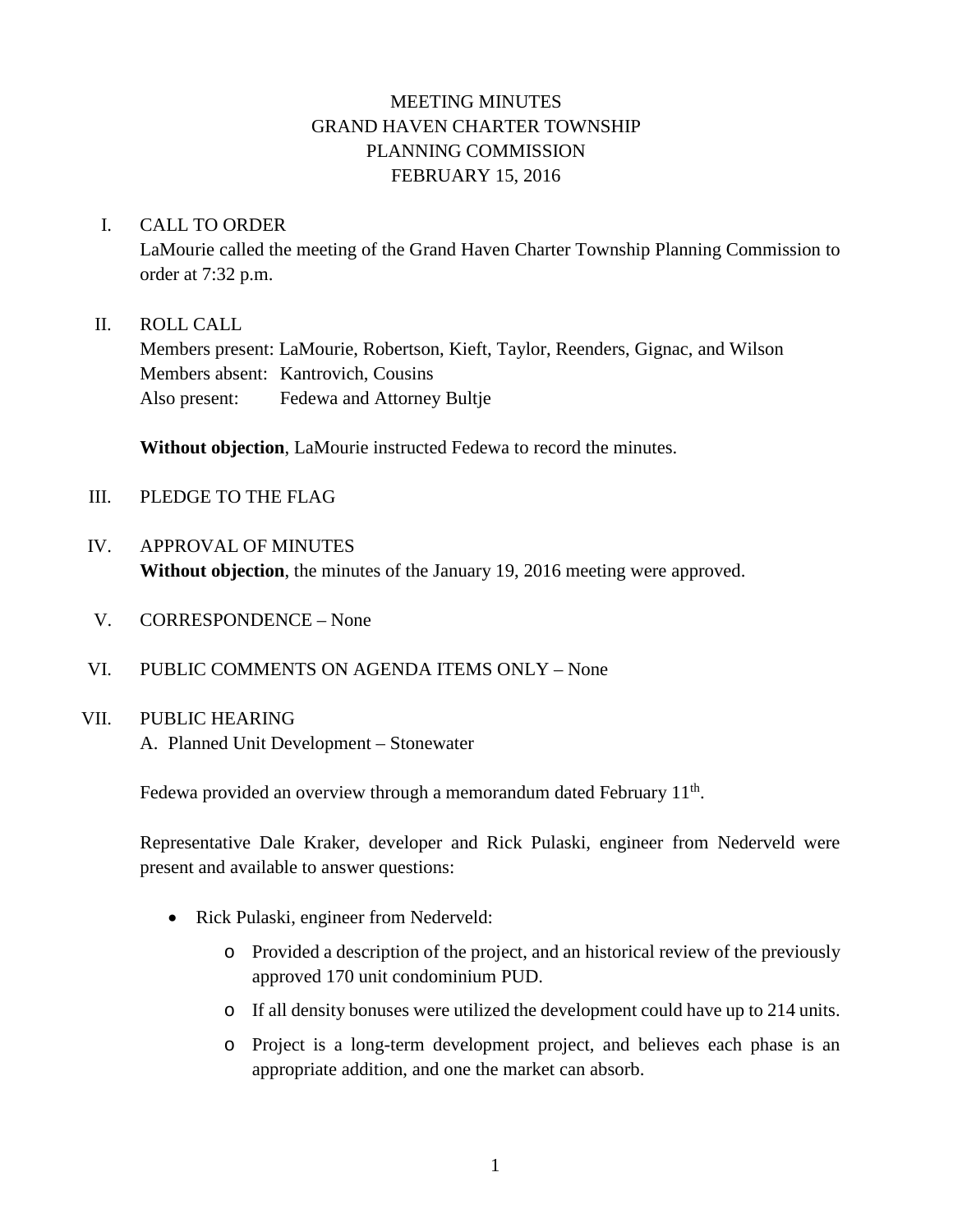- o Gave an overview of the PUD Intent and Objectives, and how it relates to the proposed project.
- o Described each open space area, and any amenities it may offer.
- o Indicated the proposed condominiums are very typical designs found throughout Michigan.
- o Described the differences between a platted lot and condominium unit and how each area is measured.
- Dale Kraker, developer:
	- o Only two lots within the platted subdivision are causing the smallest departure requests.
	- o Requested clarification on the sidewalk escrow language the Township requested to be added to the Master Deed, Bylaws, and Declaration of Covenants.
	- o Provided a description on the two proposed associations for the platted subdivision and condominiums.
	- o Off-street parking spaces offered within the condominiums are meant to accommodate overflow parking for guests.
	- o Indicated the requested setbacks are greater than what would likely be used. The request is to allow buyers the option to customize the footprint of their homes.

After the applicant's presentation LaMourie opened the public hearing at 7:55 p.m.

- Charles Schmidt 15830 Lincoln Street:
	- o Questions whether or not Lincoln Street can support the additional traffic this development will create.
- Kip Nadeau 15600 Lincoln Street:
	- o Does not understand how the land surrounding the proposed development could be master planned for Agricultural Preserve if it is only comprised of trees and lacks active farming.

LaMourie closed the public hearing at 7:58 p.m.

#### VIII. OLD BUSINESS

A. Planned Unit Development – Stonewater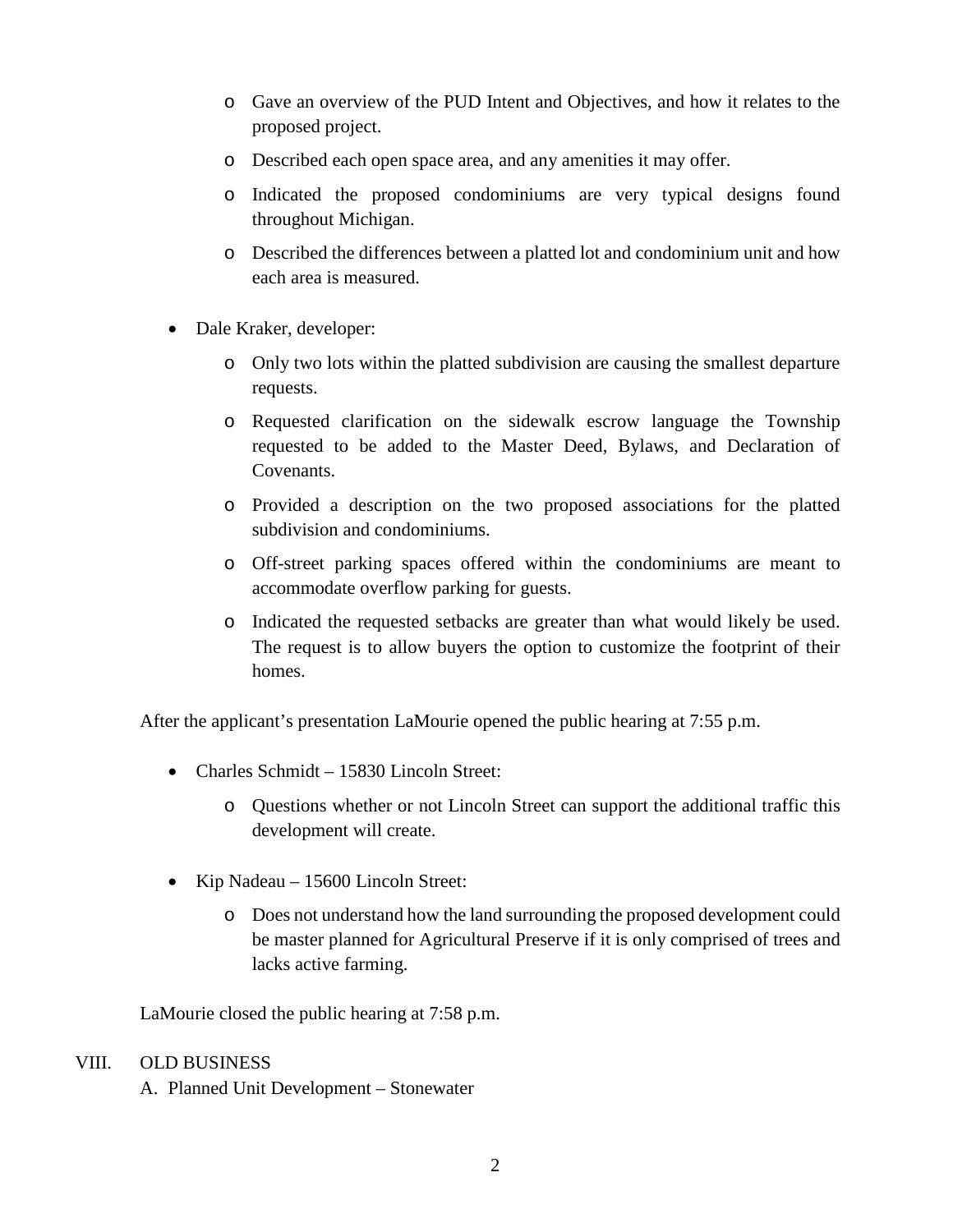The application was discussed by Commissioners and focused on:

- Adding more traffic to Lincoln Street is not desirable. Property owners along Lincoln Street did not anticipate the influx of new traffic that is occurring by way of new development and the M-231 Bypass.
- Utilizing national demographics of number of children per household—at capacity this development could result in enough children to require the construction of another school. Uncertain if the school district is prepared for that many additional children to enter the school system.
- Current request of 184 units is 14 more units than was previously approved in 2005.
- Requested staff explain the decision-making process behind the requirement of stub streets.
	- o There are two reasons staff and the OCRC support the stub streets. First, the Tree Preservation Agreement with the State of Michigan can be voided if the signatory repays the tax benefits that were received. Second, the Township can amend the Future Land Use Map at any time.
- Questioned why Gardenton Court is proposed as a private road. Per staff, the OCRC was requiring this street to connect to Manchester Drive. By proposing the street as a private cul-de-sac the developer is no longer required to connect to Manchester Drive.
- Discussed the different methods of calculating condominium lot sizes.
- Uncertain if the proposed driveway lengths within the condominium area can accommodate two vehicles and not obstruct the sidewalk.
- Concerned about the proposed departures for lot size and setbacks within the condominium area. The requests are much greater than the Township has approved in the past. Could set a new precedence. Comparisons were made to departures approved for other developments.
	- o Specifically, there is a concern if lot sizes are too small a situation similar to that in Forest Park East No. 5 and No. 6 could occur where some building envelopes were too small and unable to accommodate the required minimum floor area.

**Motion** by Kieft, supported by Robertson, to **table** the Stonewater PUD application, and request the applicant consider revising the plans based on the concerns surrounding the departure requests. **Which motion carried unanimously**.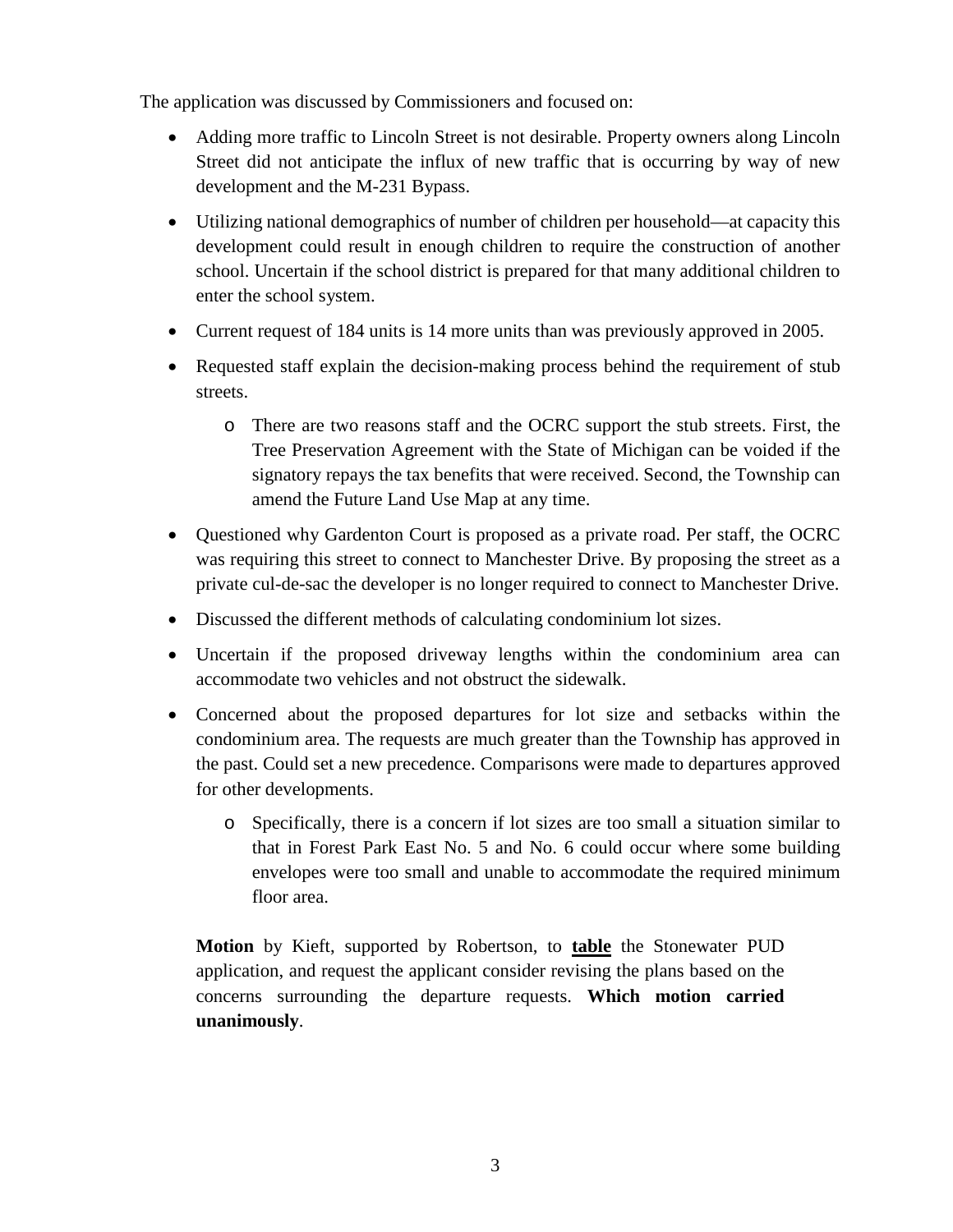B. Planned Unit Development – Speedway & North Star Commercial

Wilson recused himself due to a conflict of interest – represents North Star Commercial as the Phase II developer of the PUD application.

Fedewa provided an overview through a memorandum dated February  $11<sup>th</sup>$ .

Representatives Michael Bergman, developer and Mandy Gauss, engineer from CESO were present and available to answer questions:

• Mandy Gauss, engineer from CESO provided an in depth review of the proposed modifications to Hayes Street, and the communication that has transpired between the Ottawa County Road Commission and the Michigan Department of Transportation.

The application was discussed by Commissioners and focused on:

- Questioned if the driveway width on Hayes Street was acceptable.
- Requested staff describe the requested screening waiver:
	- o Section 20.11.5 of the Zoning Ordinance requires a screen for residentially zoned parcels adjacent to the rear or interior lot line. The Ordinance allows the Planning Commission to grant a waiver of this requirement if the setback requirement is exceeded. However, the waiver ends whenever a structure is located within the required setback.

**Motion** by Robertson, supported by Gignac, to recommend to the Township Board **approval with conditions** of the Speedway, North Star Commercial, and Alice Bottje Planned Unit Development. This is based on the application meeting the requirements and standards set forth by the Grand Haven Charter Township Zoning Ordinance and Master Plan. The motion is subject to, and incorporates, the following report. Approval shall be conditioned upon:

- 1. Approval and compliance with all requirements set forth by the DEQ, OCWRC, and OCRC. No building permits shall be issued until all permits have been obtained.
- 2. The legal descriptions of the PUD boundaries shall be finalized, thus, permitting the finalization of the land division application. This includes the necessary title conveyances.
- 3. The Declaration of Restrictions and Easements shall be reviewed, and approved by Township Attorney Bultje. The Developers shall submit a copy of the document recorded at the Ottawa County Register of Deeds. No building permits shall be issued until the condition is met.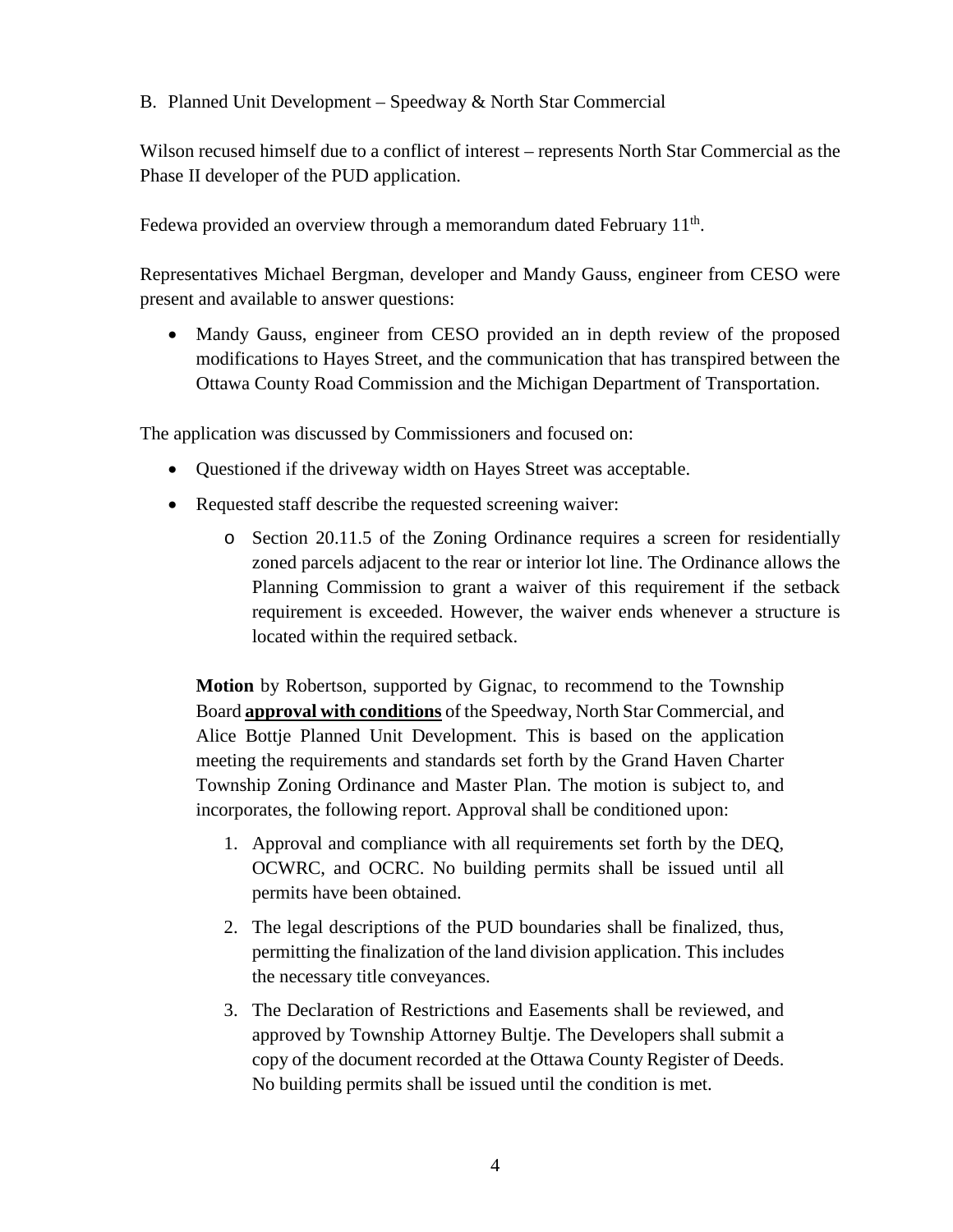- 4. The Developers shall enter into a PUD Contract with the Township. The Contract shall be reviewed and approved by the Township Board prior to the issuance of building permits.
- 5. The Developers shall enter into a Special Assessment Private Road Maintenance Agreement with the Township. The Agreement shall be reviewed and approved by the Township Board prior to the issuance of building permits.
- 6. Applicants shall supply documentation that confirms the vegetation proposed to be planted in the wetland is appropriately rated (*i.e., native vegetation suitable to thrive in a wetland environment*).
- 7. Exterior lighting (*noted as S4 on the photometric plan*) shall be fully recessed.
- 8. Luminaire Numbers 11, 12, 13, 15, and 17 (*as described on page 1 of 5 of the photometric plan*) shall include side shielding toward the property line to meet the Section 20A.8.1 Exemption 3 regulations.

## **REPORT**

Pursuant to the provisions of the Grand Haven Charter Township (the "Township") Zoning Ordinance (the "Zoning Ordinance"), the following report of the Grand Haven Charter Township Planning Commission (the "Planning Commission") concerning an application by Speedway LLC, North Star Commercial, and Alice Bottje (the "Developers") for approval of a Planned Unit Development (the "Project" or the "PUD").

The Project will consist of two phases. The first phase including a Speedway gas station and convenience store with auto and commercial fueling canopies. The second phase will be future commercial and retail development. The Project as recommended for approval is shown on a final site plans, last revised 2/8/2016 (the "Final Site Plan"), presently on file with the Township.

The purpose of this report is to state the recommendation of the Planning Commission concerning the Project, the basis for the Planning Commission's recommendation, and the Planning Commission's recommendation that the Developers PUD be approved as outlined in the above motion. The Developers shall comply with all of the documentation submitted to the Township for this Project. In recommending the approval of the proposed PUD application, the Planning Commission makes the following findings pursuant to Section 17.04.3 of the Zoning Ordinance:

- 1. The Project meets the site plan review standards of Section 23.06 of the Zoning Ordinance. Specifically, pursuant to Section 23.06.7, the Planning Commission finds as follows:
	- A. The uses proposed will not adversely affect the public health, safety, or welfare. Uses and structures located on the site take into account topography, size of the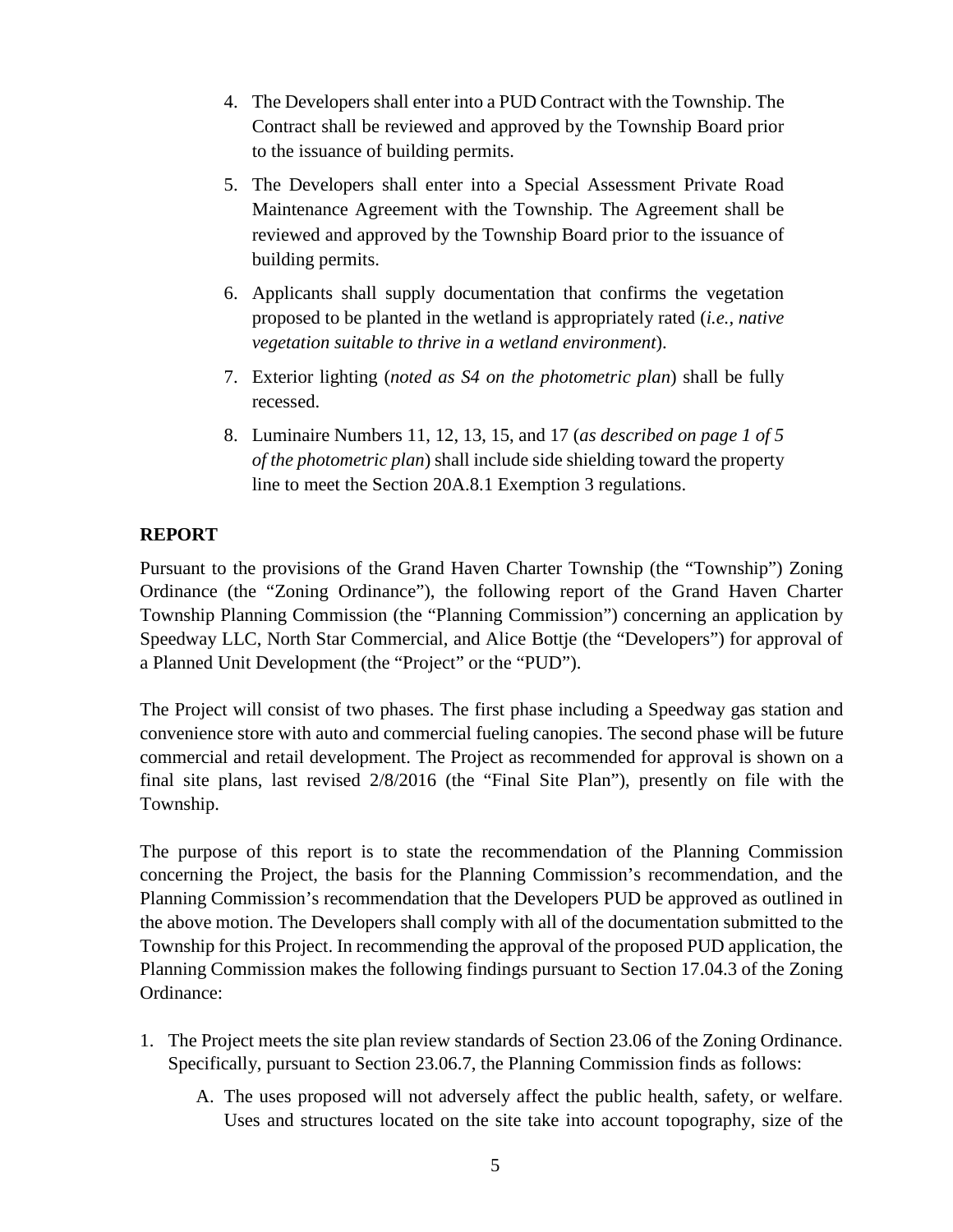property, the uses on adjoining property and the relationship and size of buildings to the site.

- B. The site will be developed so as not to impede the normal and orderly development or improvement of surrounding property for uses permitted in this ordinance.
- C. Safe, convenient, uncontested, and well defined vehicular and pedestrian circulation is provided for ingress/egress points and within the site. Drives, streets and other circulation routes are designed to promote safe and efficient traffic operations within the site and at ingress/egress points.
- D. The arrangement of public or private vehicular and pedestrian connections to existing or planned streets in the area are planned to provide a safe and efficient circulation system for traffic within the township.
- E. Removal or alterations of significant natural features are restricted to those areas which are reasonably necessary to develop the site in accordance with the requirements of this Ordinance. The Planning Commission has required that landscaping, buffers, and/or greenbelts be preserved and/or provided to ensure that proposed uses will be adequately buffered from one another and from surrounding public and private property.
- F. Areas of natural drainage such as swales, wetlands, ponds, or swamps are protected and preserved insofar as practical in their natural state to provide areas for natural habitat, preserve drainage patterns and maintain the natural characteristics of the land.
- G. The site plans provide reasonable visual and sound privacy for all dwelling units located therein and adjacent thereto. Landscaping shall be used, as appropriate, to accomplish these purposes.
- H. All buildings and groups of buildings are arranged so as to permit necessary emergency vehicle access as requested by the fire department.
- I. All streets and driveways are developed in accordance with the Ottawa County Road Commission specifications, as appropriate.
- J. Appropriate measures have been taken to ensure that removal of surface waters will not adversely affect neighboring properties or the public storm drainage system. Provisions have been made to accommodate storm water, prevent erosion and the formation of dust.
- K. Exterior lighting is arranged so that it is deflected away from adjacent properties and so it does not interfere with the vision of motorists along adjacent streets, and consists of sharp cut-off fixtures.
- L. All loading and unloading areas and outside storage areas, including areas for the storage of trash, which face or are visible from residential districts or public streets, are screened.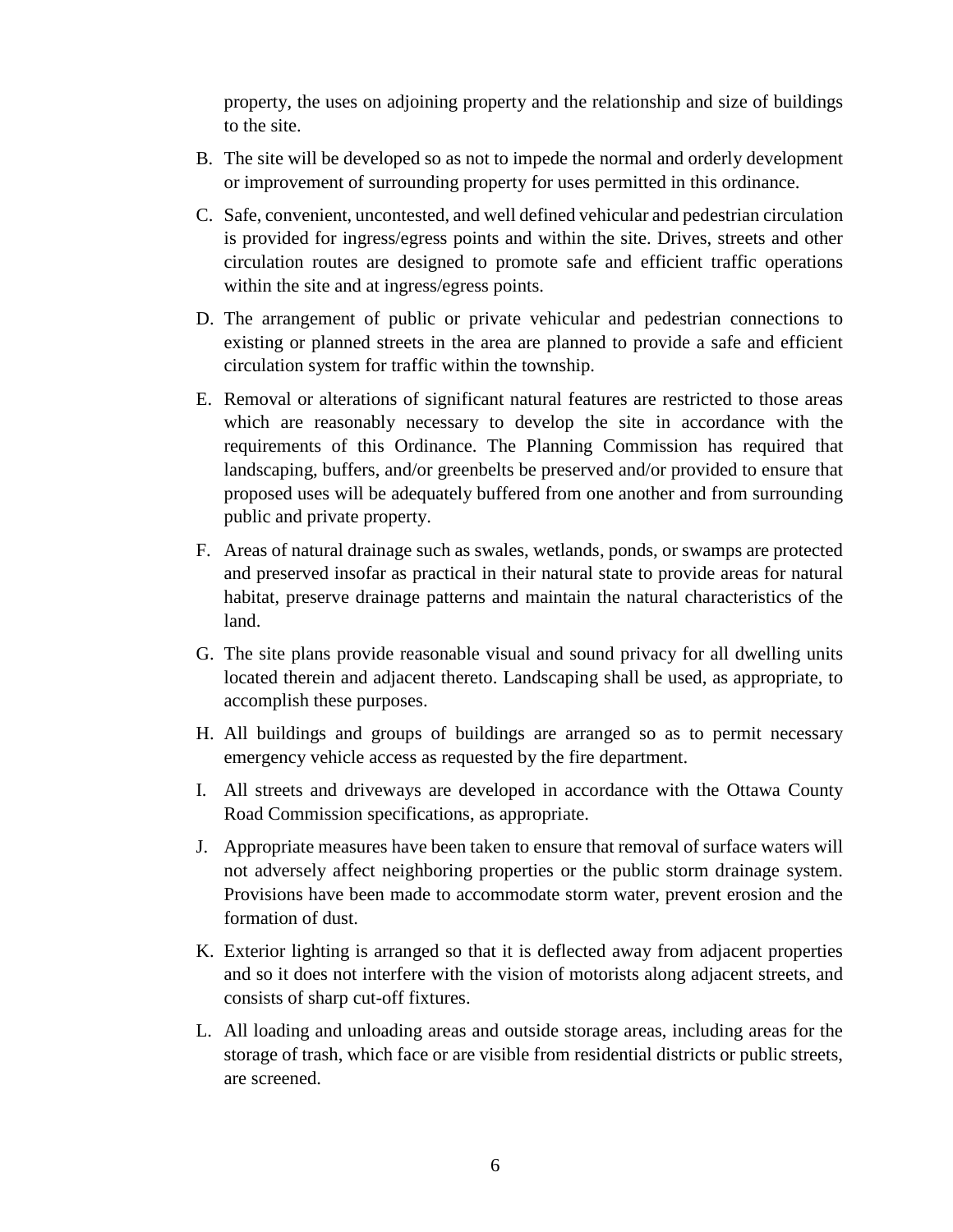- M. Entrances and exits are provided at appropriate locations so as to maximize the convenience and safety for persons entering or leaving the site.
- N. The site plans conform to all applicable requirements of County, State, Federal, and Township statutes and ordinances.
- O. The general purposes and spirit of this Ordinance and the Master Plan of the Township are maintained.
- 2. The Planning Commission finds the Project meets the intent for a PUD, as described in Section 17.01.3 of the Zoning Ordinance. By approving this Project as a PUD, the Township has been able to negotiate various amenities and design characteristics as well as additional restrictions with the Developers, which the Township would not have been able to negotiate if the PUD Chapter of the Zoning Ordinance was not used. The Developers were granted the following departures from the zoning ordinance based on the defined benefits received by the Township:
	- A. The Commission finds the combination of the parking study provided by the applicant, plus the possibility of disrupting the sensitive landscape if certain spaces were deferred does meet the requirements set forth in Section 15A.10.10 of the Zoning Ordinance. Therefore the Planning Commission is able to justify the requested 28 parking spaces.
	- B. The Commission finds the statement of purpose for the Overlay Zone (Section 15A.01) is to, "provide architectural and site design standards that are more demanding than required elsewhere in the Township in order to promote harmonious development and complement the natural characteristics in the western sections of the Township." The spirit and emphasis of this Chapter is aesthetics, therefore, the Commission finds the corbels should be kept, which in turn justifies the request for the increased canopy height of 20'6".
	- C. The Commission finds the wetland location precluded the applicant from maximizing the signage that is permitted under Section 24.13 of the Zoning Ordinance. The requested size is commensurate with a freestanding sign, the proposed location is setback farther than required, and the request exceeds the requirements of the Clear Vision Ordinance. Based on these conditions, the Commission is able to justify the requested departure.
	- D. The Commission finds the request to modify the wall sign/manual message board composition and justify a second message board for the rear wall is reasonable and is able to justify the request, so long as no other wall signs are permitted. Furthermore, the proposed configuration and design is significantly less than what is permitted by Chapter 24 of the Zoning Ordinance. This justification will ensure the aesthetics gained by the US-31 Overlay Zone are sustained because the three potential wall signs will not be allowed, and therefore, the building materials will remain visible.
- 3. Compared to what could have been constructed by right, the Project has been designed to accomplish the following objectives from Section 17.01.4 of the Zoning Ordinance: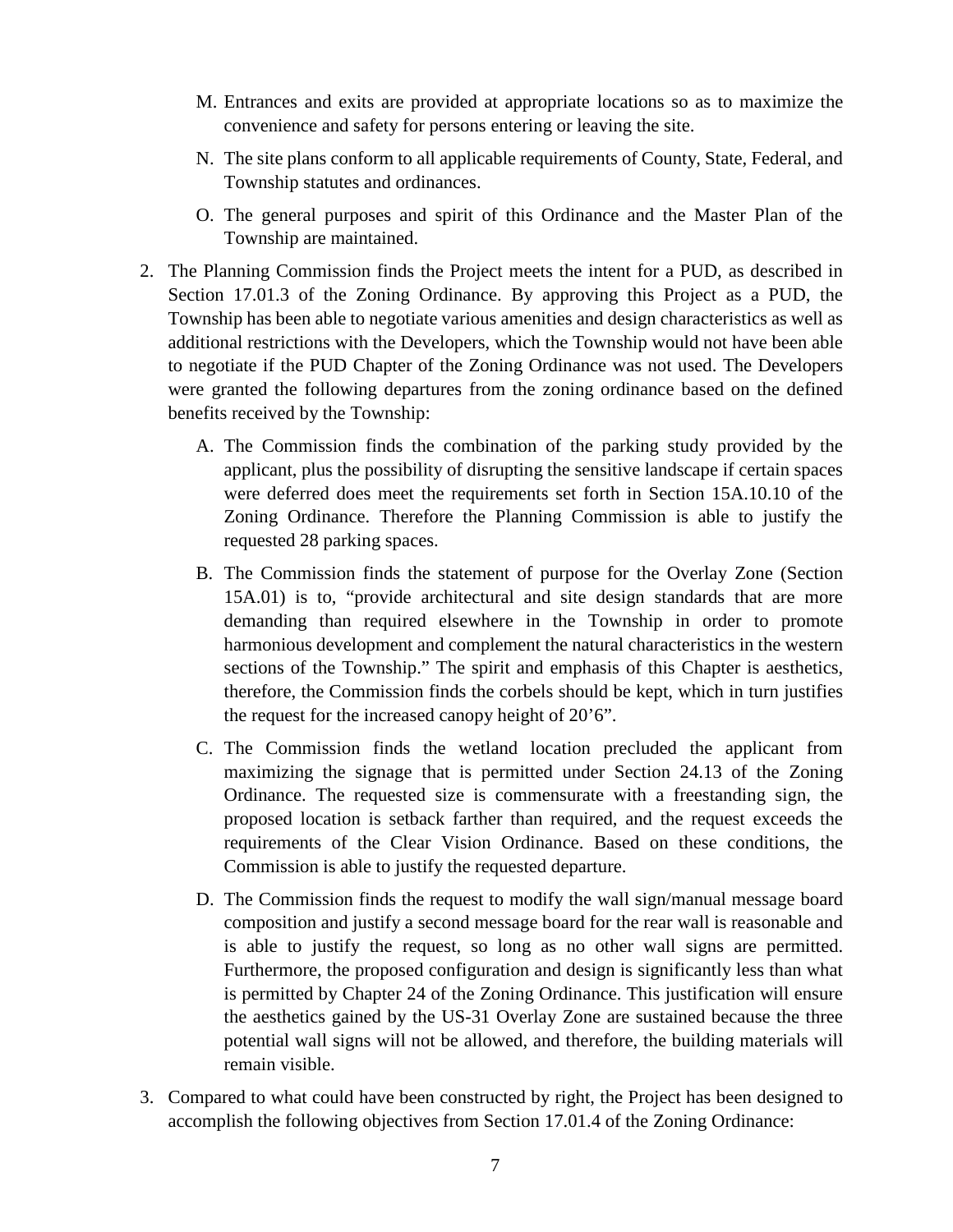- A. The Project will encourage the use of land in accordance with its natural character and adaptability;
- B. The Project will promote the conservation of natural features and resources through the preservation of required open space;
- C. The Project will promote innovation in land use planning and development;
- D. The Project will promote the enhancement of housing and traffic circulation for the residents of the Township;
- E. The Project will promote greater compatibility of design and better use between neighboring properties;
- F. The Project will promote more economical and efficient use of the land while providing harmonious variety of housing choices; and
- G. The Project will promote the preservation of open space.
- 4. The Project meets the following qualification requirements of Section 17.02 of the Zoning Ordinance:
	- A. The Project meets the minimum size of five (5) acres of contiguous land.
	- B. The Project exhibits significant natural features encompassing more than 25% of the land area, which will be preserved as a result of the PUD plan.
	- C. The PUD design substantially moves forward the Intent and Objectives of Section 17.01 of the Zoning Ordinance.
- 5. The Planning Commission also finds the Project complies with the general PUD Design Considerations of Section 17.05 of the Zoning Ordinance:
	- A. The storm water management system for the Project and the drainage facilities will properly accommodate storm water on the site, will prevent run off to adjacent properties, and are consistent with the Township's groundwater protection strategies.
	- B. The Project will not interfere with or unduly burden the water supply facilities, the sewage collection and disposal systems, or other public services such as school facilities, park and recreation facilities, etc.
	- C. Utility services within the Project shall be underground. This includes but is not limited to electricity, gas lines, telephone, cable television, public water and sanitary sewer.
	- D. The internal road system in the Project is designed to limit destruction of existing natural vegetation and to decrease the possibility of erosion.
	- E. Vehicular circulation, traffic and parking areas have been planned and located to minimize effects on occupants and users of the Project and to minimize hazards to adjacent properties and roadways.
	- F. Parking requirements for each use have been determined to be in accordance with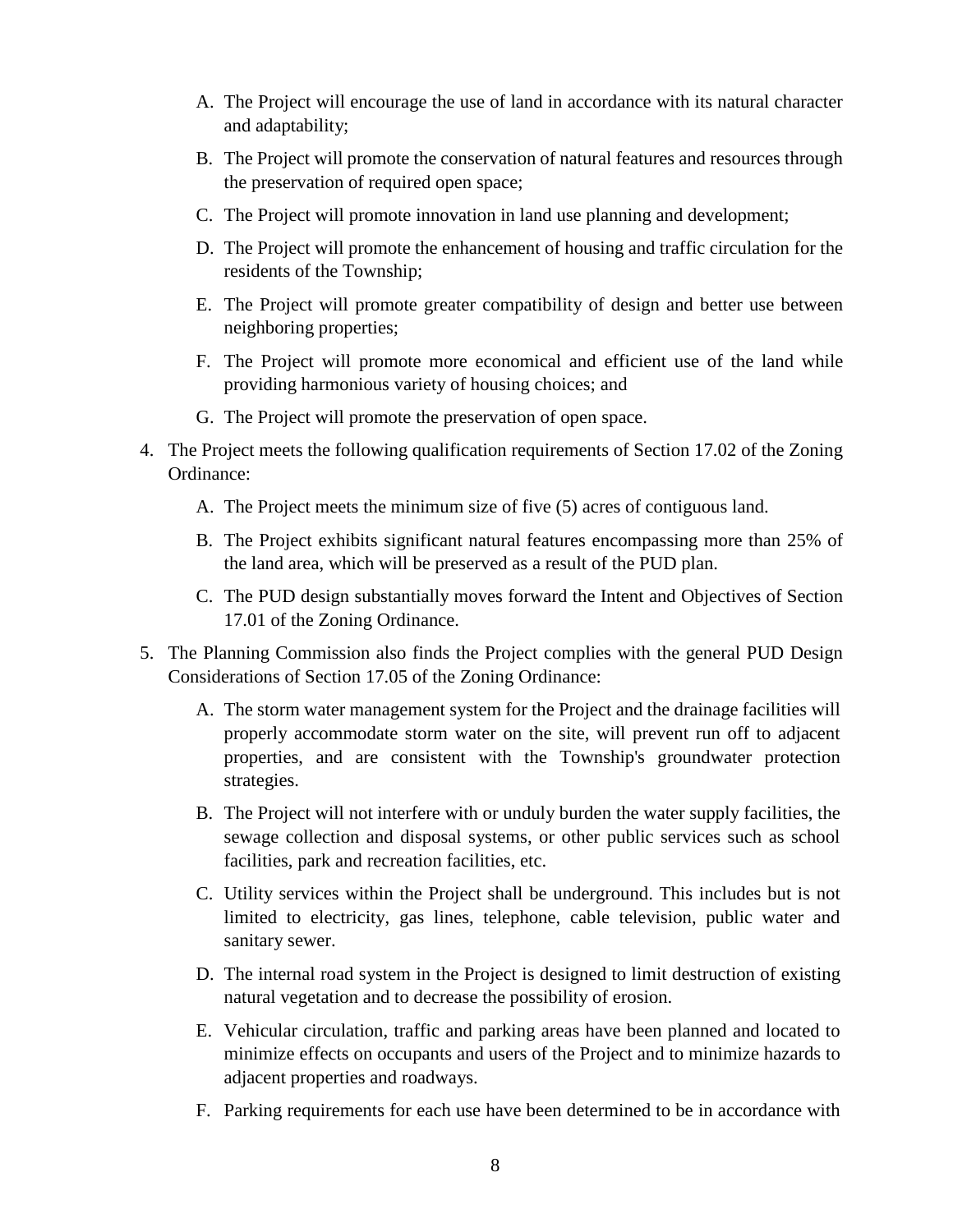Chapter 24 (Parking, Loading Space, and Signs).

- G. Street lighting will be installed in the same manner as required under the Township's Subdivision Control Ordinance.
- H. Buildings in the Project have been sited to protect natural resources. Natural features such as natural grade, trees, vegetation, water bodies and others have been incorporated into the Final Site Plan.
- I. The predominant building materials have been found to be those characteristic of Grand Haven Charter Township such as brick, wood, native stone and tinted/textured concrete masonry units and/or glass products.
- J. Landscaping, natural features, open space and other site amenities have been located in the Project to be convenient for occupants of, and visitors to, the PUD.
- K. The Project is reasonably compatible with the natural environment of the site and the adjacent premises.
- L. The Project will not unduly interfere with the provision of adequate light or air, nor will it overcrowd land or cause an unreasonably severe concentration of population.
- M. Exterior lighting within the Project complies with Chapter 20A for an LZ 3 zone.
- N. The Project will not have a substantially detrimental effect upon or substantially impair the value of neighborhood property, as long as all of the standards and conditions of this approval of the Project are satisfied.
- O. The Project is in compliance with all applicable Federal, State, County, and local laws and regulations. Any other permits for development that may be required by other agencies shall be available to the Township Board before construction is commenced.
- P. The Project meets the access provision regulations.
- Q. The driveways providing access to corner lots shall gain access from the lesser traveled of the two intersecting streets.
- R. The Project satisfies the minimum open space of 25% required by the Zoning Ordinance.
- S. The open space in the Project is large enough and properly dimensioned to contribute to the purpose and objectives of the PUD.
- T. The open space in the Project consists of contiguous land area which is restricted to non-development uses.
- U. The open space shall remain under common ownership or control.
- V. The open space shall be set aside by a means of conveyance approved by the Township Board, which conveyance satisfies the requirements of Section 17.05.5.G of the Zoning Ordinance.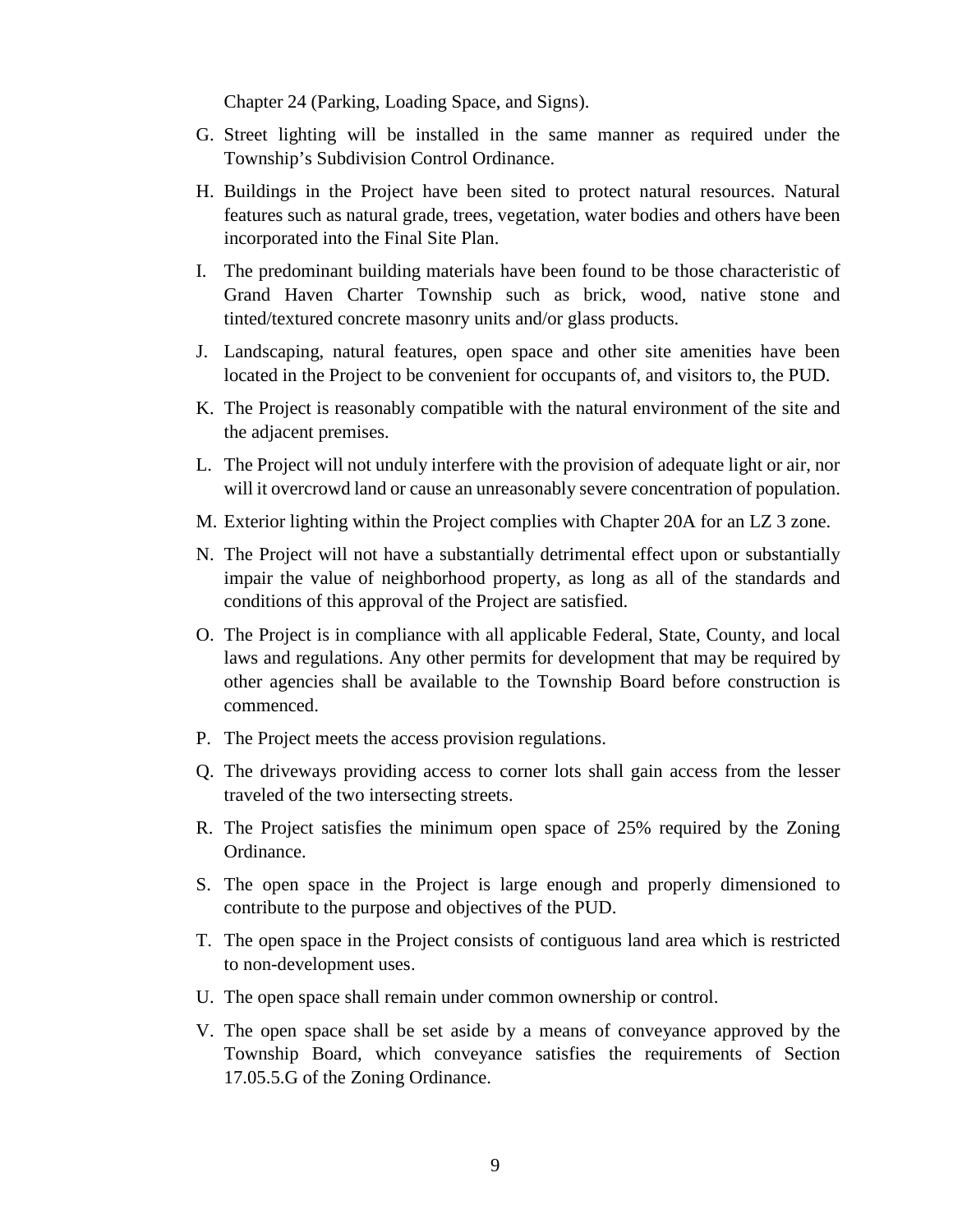- W. The Project is consistent with the goals and objectives of the Master Land Use Plan. Specifically, it is consistent with the Master Plan designation of the property in question.
- 6. The Planning Commission also finds the Project complies with the US-31 and M-45 Area Overlay Zone findings and statement of purpose found in Section 15A.01 of the Zoning Ordinance:
	- A. Accommodates a variety of uses permitted by the underlying zoning, but ensure such uses are designed to achieve an attractive built and natural environment.
	- B. Provides architectural and site design standards that are more demanding than required elsewhere in the Township in order to promote harmonious development and complement the natural characteristics in the western sections of the Township.
	- C. Promotes public safety and efficient flow of vehicular traffic by minimizing conflicts from turning movements resulting from the proliferation of unnecessary curb cuts and driveways.
	- D. Ensures safe access by emergency vehicles.
	- E. Encourages efficient flow of traffic by minimizing the disruption and conflicts between through traffic and turning movements.
	- F. Preserve the capacity along US-31/M-45 and other roads in the Overlay Zone by limiting and controlling the number and location of driveways, and requiring alternate means of access through shared driveways, service drives, and access via cross streets.
	- G. Reduces the number and severity of crashes by improving traffic operations and safety.
	- H. Requires coordinated access among adjacent lands where possible.
	- I. Provides landowners with reasonable access, although the access may be restricted to a shared driveway, service drive, or via a side street, or the number and location of access points may not be the arrangement most desired by the landowner or applicant.
	- J. Requires demonstration that prior to approval of any land divisions, the resultant parcels is accessible through compliance with the access standards herein.
	- K. Preserves woodlands, view sheds, and other natural features along the corridor.
	- L. Ensures that distractions to motorists are minimized by avoiding blight and clutter while providing property owners and businesses with appropriate design flexibility and visibility.
	- M. Implements the goals expressed in the US-31/M-45 Corridor Study.
	- N. Establishes uniform standards to ensure fair and equal application.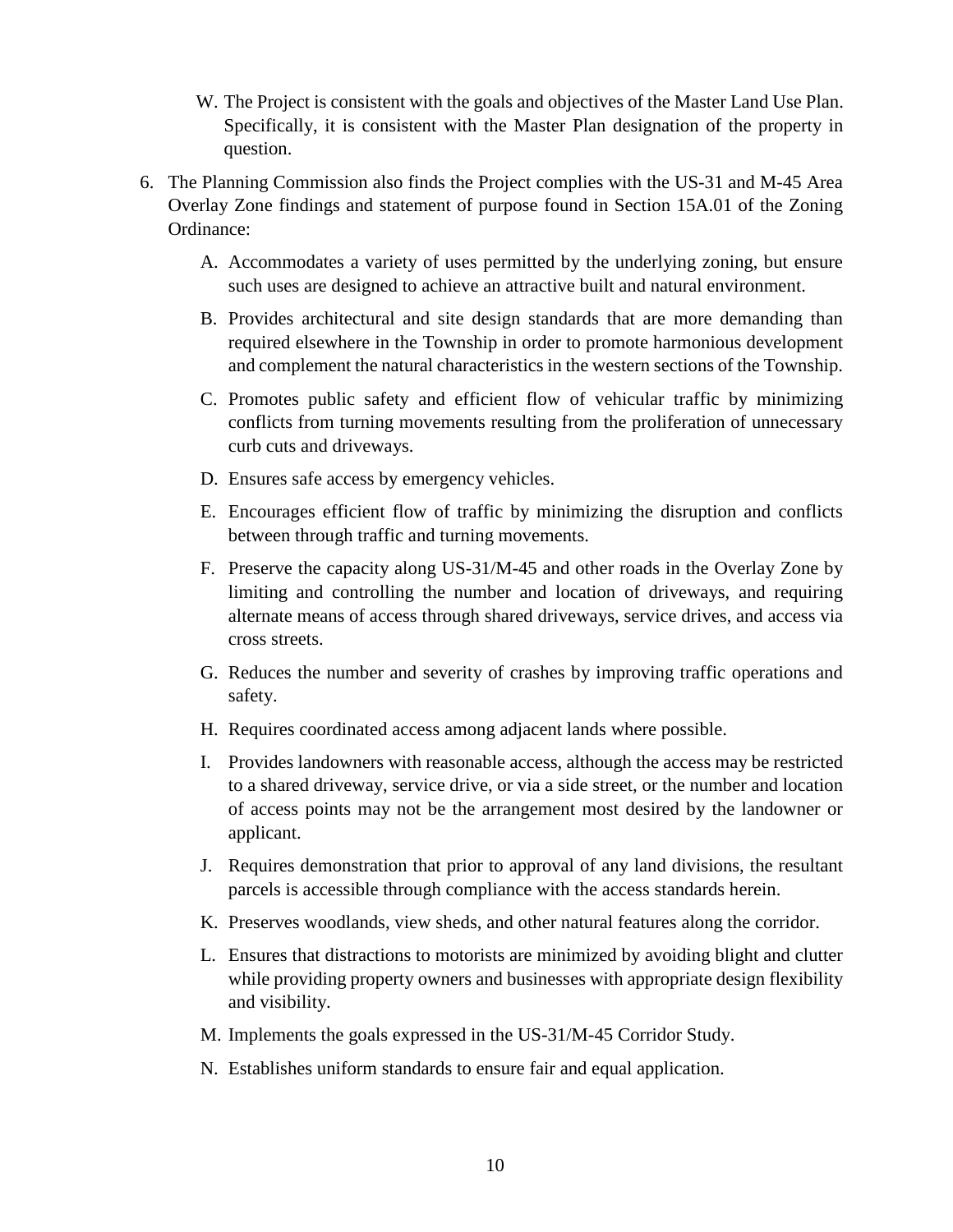- O. Addresses situations where existing development within the Overlay Zone does not conform to the standards of this chapter.
- P. Promotes a more coordinated development review process with the Michigan Department of Transportation and the Ottawa County Road Commission.
- C. Township Board Recommendation Health Pointe PUD Amendment

LaMourie recused himself due to a conflict of interest. His employer is under contract to render architectural and engineering services for Spectrum Health.

Fedewa provided a review of the January 25<sup>th</sup> Township Board motion, and noted the Grand Haven Charter Township Planning Commission and City of Grand Haven Planning Commission will hold a joint meeting on February 24<sup>th</sup> to discuss the Robbins Road Sub-Area Plan and the Health Pointe Traffic Impact Study.

## IX. NEW BUSINESS

A. Pre-Application Presentation – PUD Amendment – Golfview Subdivision

Fedewa provided an overview through a memorandum dated February  $11<sup>th</sup>$ .

Representative David Stebbins from Redstone Homes was present and available to answer questions:

- Provided a brief review of the proposal.
- There is a better market for The Retreat style condominiums than single family dwellings in a platted subdivision.

The pre-application proposal was discussed by Commissioners and focused on:

- Concerned the property owners of the two improved lots in the Golfview Subdivision would object. May want to consider including them in the proposal.
- In favor of a "horse-shoe" driveway rather than four driveways on Lincoln Street.
- Recommend blending aesthetics of The Retreat Condominiums and the two existing dwellings in the Golfview Subdivision to promote cohesion.

# X. REPORTS

- A. Attorney Report None
- B. Staff Report
	- Special Joint Meeting with City of Grand Haven Planning Commission on Feb 24<sup>th</sup>  $\omega$ 7pm in the GHT Board Room.